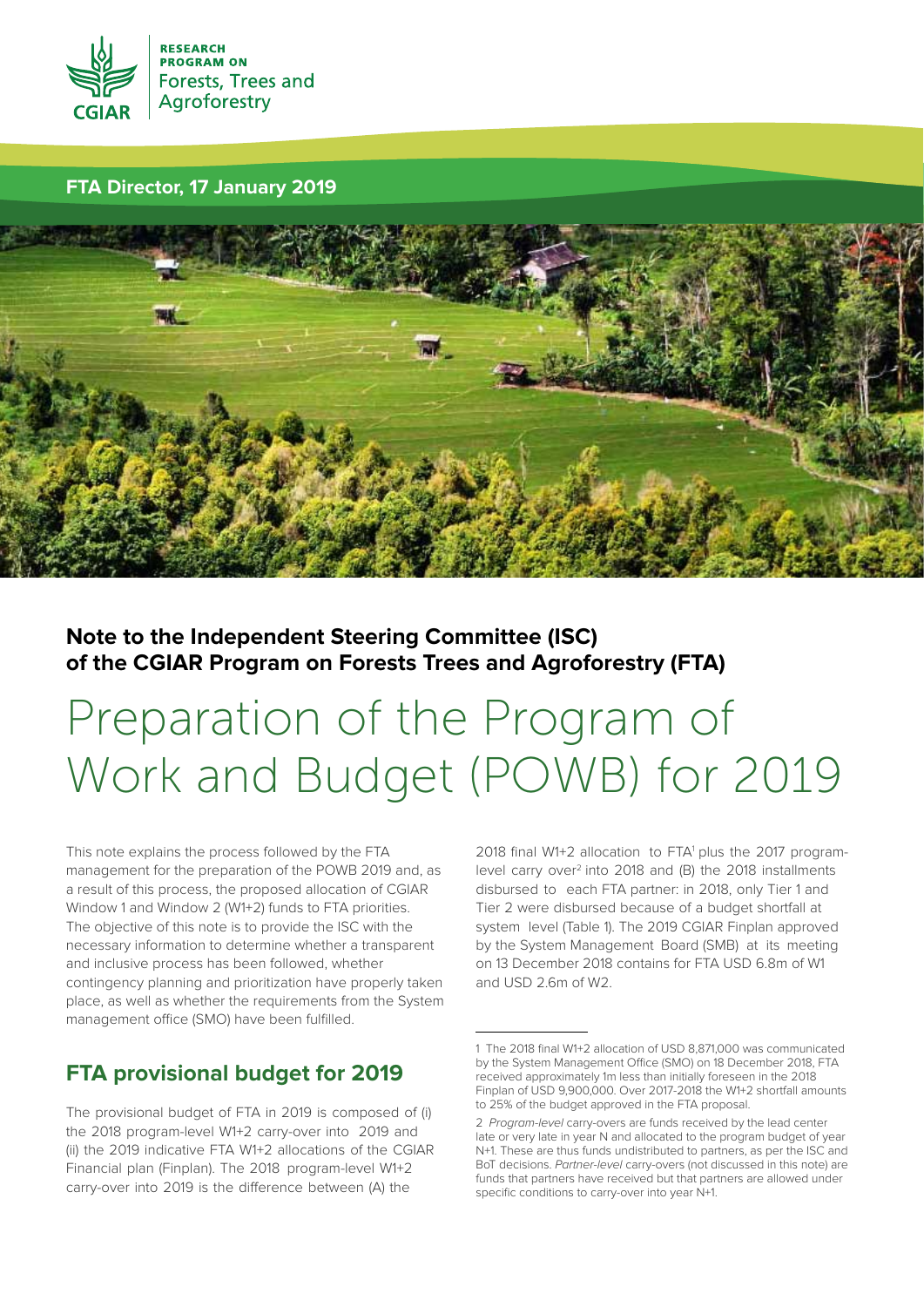**Table 1. Computation of FTA program-level carry-overs into 2019 (USD)**

| (A) CGIAR W1+2 funds available   |           |
|----------------------------------|-----------|
| 2017 Carry overs (program level) | 784.295   |
| 2018 W1+2 final allocations      | 8.871,000 |
| Total                            | 9,655,295 |

| (B) W1+2 Funds disbursed                                               |           |  |  |  |  |
|------------------------------------------------------------------------|-----------|--|--|--|--|
| Tier 1                                                                 | 5,000,000 |  |  |  |  |
| Tier 2                                                                 | 3,620,000 |  |  |  |  |
| <b>Total</b>                                                           | 8,620,000 |  |  |  |  |
|                                                                        |           |  |  |  |  |
| Difference (A)-(B) to be carried over<br>by the lead center into 2019: | 1.035.295 |  |  |  |  |

#### **Table 2. 2019 FTA W1+2 budget (USD)**

| Total                     | 10,435,295 |
|---------------------------|------------|
| 2019 Finplan              | 9.400.000  |
| 2018 Carry over into 2019 | 1,035,295  |

# **Contingency planning**

At the request of the ISC, FTA has been implementing a contingency planning process in its POWB since 2017. As per this contingency planning process, W1+2 and the related activities in the POWB are split into three tiers of decreasing probability of funding:

- Tier 1: extremely likely to be funded and disbursed to partners earlier in 2019 than Tier 2,
- Tier 2 : very likely to be funded, disbursed later in the year than Tier 1.
- Tier 3 : uncertain / unlikely to be funded, unless additional positive information is received from the System Management Office (SMO) in the course of the year.

At the beginning of 2019, FTA Partners are expected to initiate Tier 1 and Tier 2 activities (in some instances by pre-financing Tier 2 activities), but are advised not to initiate Tier 3 activities to avoid taking financial risks deemed unreasonably high.

The Tiers were scaled as follows (Table 3)

## **Table 3. FTA 2019 W1+2 contingency planning**

| Tier  |                  | Amount (USD) Corresponding to                       |
|-------|------------------|-----------------------------------------------------|
|       | Tier 1 5.335.295 | 2018 Carry overs + 25% of W1 +<br>100% of W2        |
|       | Tier 2 3,400,000 | 50% of W1                                           |
|       | Tier 3 1.700,000 | 25% of W1                                           |
| Total | 10.435.295       | 2018 Carry overs + 2019 W1 +<br>2019 W <sub>2</sub> |

Importantly, the CGIAR 2019 Finplan contains a so-called "growth target", representing a 15% increase over each of the current W1 and W2 funding indications from funders. This was crafted by the SMO to incentivize existing funders to increase their contributions and/or new funders to come in. We consider that growth target as highly uncertain and we put it into Tier 3. For precautionary reasons, an additional conservative margin of 10 percentage points of W1 is put into Tier 3. We consider W2 as quite certain for FTA in 2019 (Netherlands 1.7m and Australia 0.9m, no growth target assumed).

This enables us to have confidence that Tier 2 is indeed 'very likely' to be funded, which is an important information for all partners.

This proposal is deemed sound by the lead center finance head and DG.

# **Allocation to program management and integrative activities**

The 9.4m allocation to FTA by the 2019 Finplan (including the SMO "growth target") is 0.5m lower than the 2018 Finplan. For 2019 it was decided to cut W1+2 funds for program management and integrative activities (such as workshops etc.) with respect to 2018, so that overall the funds allocated to FTA priorities remain approximately the same as in 2018, close to 7m (see Table 4).

### **Table 4. Comparison of 2018 and 2019 provisional budgets at inception (T1+T2+T3)**

|                                 | 2018                  | 2019                |
|---------------------------------|-----------------------|---------------------|
| Allocation of W1+2 funds to FTA |                       | 9,900,000 9,400,000 |
| according to Finplan            |                       |                     |
| Program carry-over from N-1     | 784,295               | 1,035,295           |
| Total                           | 10,684,295 10,435,295 |                     |
| Ofwhich                         |                       |                     |
| FP management                   | 1,000,000             | 1,000,000           |
| MSU and integrative activities  | 2,000,000             | 1.675.295           |
| Communication and outreach      | 300,000               | 300,000             |
| Capacity development            | 131,500               | 150,000             |
| Data                            | 197,502               | 200,000             |
| Melia support to MSU            | 150,000               | 150,000             |
| Total FP and program            | 3.779.002             | 3,475,295           |
| management and integration      |                       |                     |
|                                 |                       |                     |

Operational priorities 6,905,295 6,960,000

The funds for FP and program management and integration are for 98% in Tier 1, in line with the guidance from the ISC that these functions and related activities are to be given priority in W1+2 funding and programmatic execution. This is because they are the glue maintaining FTA as a global partnership, and they cannot be funded from bilateral projects.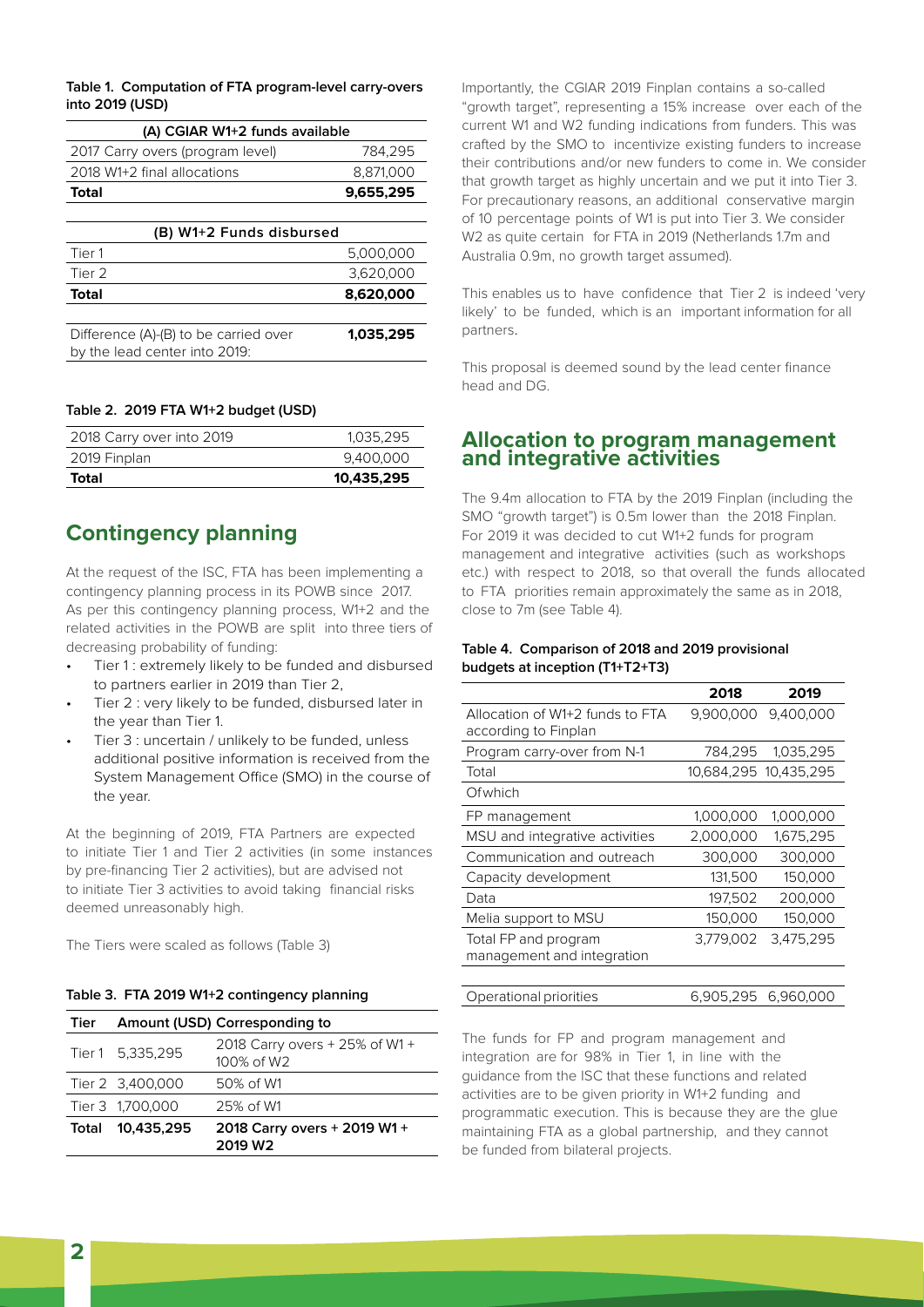The funds for the operational priorities are allocated across the three tiers. The calibration of the Tiers explained above implies that the operational priorities will have 25% of their activities in Tier 1, 50% in Tier 2 and 25% in Tier 3.

# **POWB for the Priorities and corresponding W1+2 allocations to FPs and partners**

# **Overarching principles**

The principles guiding the elaboration of FTA POWB 2019 were discussed and agreed in mid 2018 by the FTA Management Team (MT). The MT decided that it would itself undertake in a transparent and inclusive way, and exerting collective scrutiny, the review of the set of proposed workplans, with the support of the MSU and MELIA. This implies for MT members to clearly separate two functions/ hats: proposing the workplans of the priorities they lead, and reviewing all proposals having in mind the overarching goals of the program.

## Importantly, the FTA POWB is both **priority-based and activity-based.**

**The POWB is priority based**, as it is prepared taking as entry point the operational priorities. What is first discussed in the MT are the objectives, in a three-year perspective, of each priority, and how for each of them a proposed workplan (priorities' POWBs) performs vis a vis a set of criteria (see Box 1). This serves as basis for arbitration and adjustments between priorities' envelopes.

**The POWB is activity based** in the sense that it describes the activities necessary to implement each one of FTA's priorities: the allocations to FP/partner/tiers are detailed at the level of each individual output, each given its own budget. The overall W1-2 allocation to a specific FTA partner is the sum across outputs, of the budget that it shall receive for each output. That list of outputs is inserted into the PPA (program participant agreement) that the partner has signed with the lead center, serving as legal basis to receive W1+2 funds.

The priorities do not change the structure of the program that remains organized by FPs and CCTs. However, because the priorities – and not the FPs – are the entry point for arbitration and planning, they serve as a basis for and orient FTA's entire POWB. FPs/CCTs contribute, by their research, to priorities (see Figure 1). FPs' individual POWBs are therefore a consequence of the operational priorities' POWBs, reflecting the relevance and importance of FP/CCT work vis a vis the different priorities. This is a powerful incentive for FPs/CCTs to align their research to the operational priorities. Furthermore, the discussion of operational priorities provides a means to discuss in depth the content of FP work across all FPs, and provides a mechanism for increasing overall programmatic coherence across the entire program around its overarching priority objectives.

## **Box 1. Guiding principles for adjusting allocations among priorities**

- 1. Delayed delivery of W1+2 funded outputs in 2018 is considered negatively in the priorities' adjustments. This is based on a check of the FTA "traffic light report" and end-of-year delivery estimates by priorities.
- 2. A specific attention to gender is warranted and the overall gender CCT budget is ringfenced in 2019 at a minimum of USD 700,000 (same as 2018). This envelope includes a range of gender activities integrated in the operational priorities, as well as the gender priority itself.
- 3. The following criteria guide the adjustments proposals (see Annex 1 for definitions):
	- Effectiveness and contribution to impact
	- • Contribution to IPGs
	- Strategic value
	- Program growth
	- Integration.
- 4. Finally, the importance of W1+2 funding was considered to support some promising areas of work. Amongst these, the following were identified in the MT discussions:
	- • Links between value chains and landscapes
	- Agroecology
	- • Bioenergy/biomaterials
	- Nutrition
	- • Economic dimensions of restoration (costs benefits, incentives)
	- Availability of germplasm, diverse and of quality
	- Clarification of impact pathways.

## **To capitalize on the set of operational priorities**

identified as part of the priority setting process organized in 2017 and implemented in 2018, the MT decided to keep the same list of priorities, with the addition of foresight. The MT also decided that gender and capacity development should be mainstreamed into the other priorities, but that a specific priority on gender will be maintained.

## **Planning with details at the activity/output level**

enables accountability as well as progress tracking in line with the requirements of the system (upcoming program performance standards). It also enables partners to understand exactly on what the CGIAR W1+2 money needs to be spend upon, therefore facilitating "project-like" management of CGIAR funds within each partner, which will be a requirement of the performance standards. Finally it integrates from the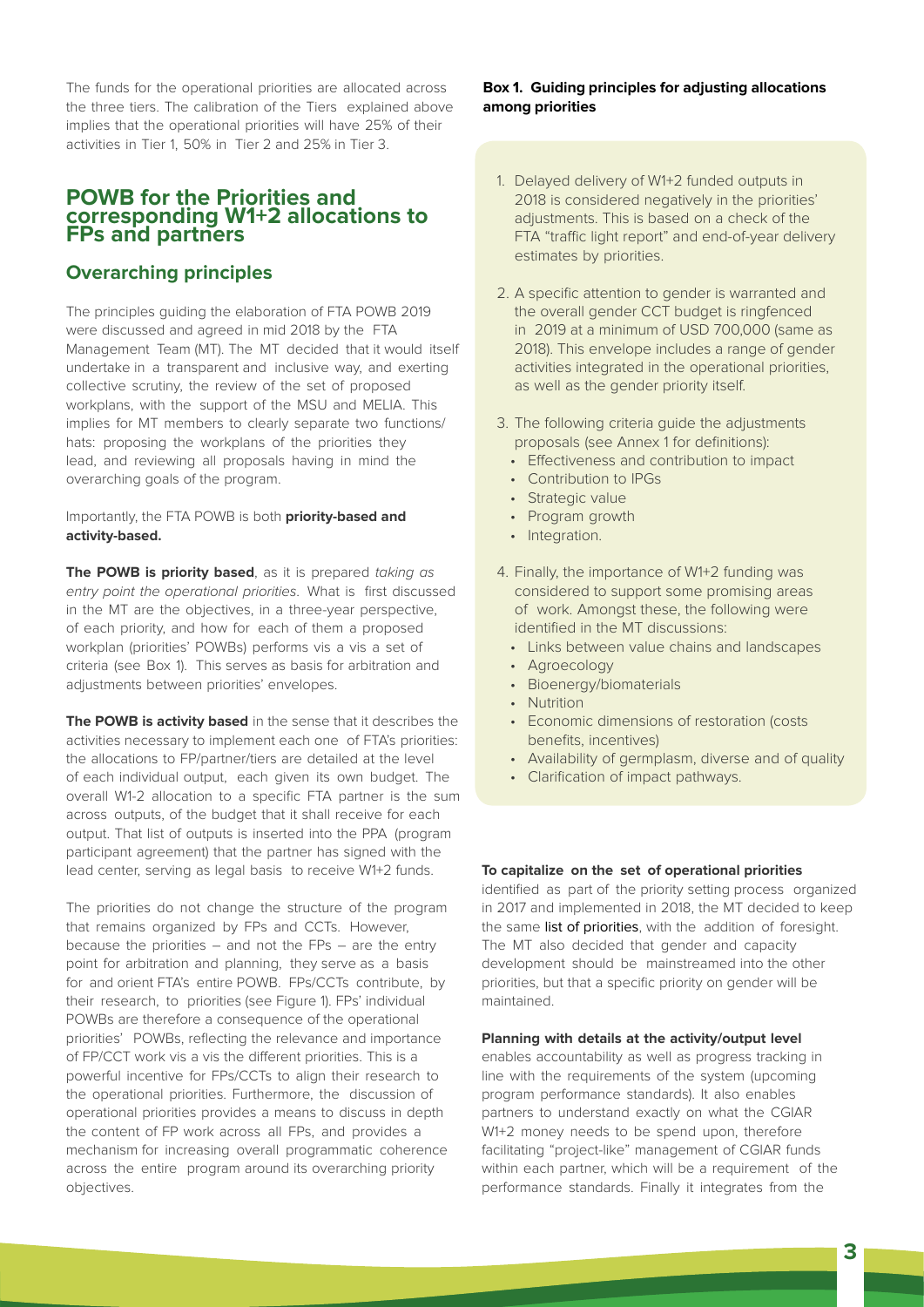# Schematic representation of FTA 2018 priorities



# **Figure 1. Schematic representation of FTA priorities and relationships with the FTA structure**

onset contingency planning, as partners know which particular output falls within each particular tier.

Finally, as the CGIAR budgeting and work planning cycle remains annual, the PoWB preparation exercise and allocation proposals only refer to the year 2019, even when draft tri-annual workplans for each priority were considered as key input in the deliberations and orientations proposed for 2019.

Each priority is led (or co-led) by one FP, with contributions from one or several clusters of the FP and the case being by other FPs and/or cross-cutting themes (CCTs) of the FTA Support Platform, and/or other CRPs through co-investments and joint work. Bilateral/W3 projects (represented in green in the Figure) and CGIAR W1+2 funded activities (in blue) are linked to the priorities.

# **Process followed**

The preparation of the priorities' POWB and proposed W1+2 allocations for 2019 was rolled-out between September 2018 and January 2019 as per the steps below:

1. Agreement by MT on the principles, process and criteria (see Box 1) guiding the elaboration of the POWB (one face-to-face MT meeting, plus one virtual meeting).

- 2. Preparation by the MSU of an overall provisional W1+2 budget scenario<sup>3</sup> and of proposed initial indicative envelopes by operational priorities. 2018 priorities' budgets have served as the reference from which the MSU pro-rated the initial indicative envelopes, from which subsequent adjustments were discussed.
- 3. Preparation by FP teams of POWB proposals (i.e. 2019 detailed workplans and indicative 2019-2021 workplans including end of program outcomes) for the operational priorities given the indicative envelopes. Additional extra-budgetary activities could be proposed<sup>4</sup>.
- 4. Priority by priority, review by the MT of the delivery of 2018 workplan ("traffic-light" report) and of the 2019 POWB proposals. This was done through inclusive discussions in 3 virtual meetings.
- 5. Decision by the MT on adjusted W1+2 envelopes per priority (Table 5) and consequently finalization of the FP/CCT POWBs, including contingency planning given the indication by the MSU on the size of the tiers per FP/CCT (same T1/T2/T3 pattern of 25/50/25 across all FPs/CCTs).

<sup>3</sup> The usual CGIAR calendar of notification of the final W1+2 allocation (18 December 2018 for the 2018 allocation) and of the Finplan (13 December 2018 for the 2019 Finplan) imply that the PoWB needs to be prepared first using best guess hypothesis for available funds, and that a revision – representing this year close to 10% of the priorities' budget - be made when the actual information is available.

<sup>4</sup> FP/CCTs were requested to rank their extra-budgetary activities: these activities that are the first to be "cut" due to W1-2 funding constraints, are also the first ones relevant to additional fundraising.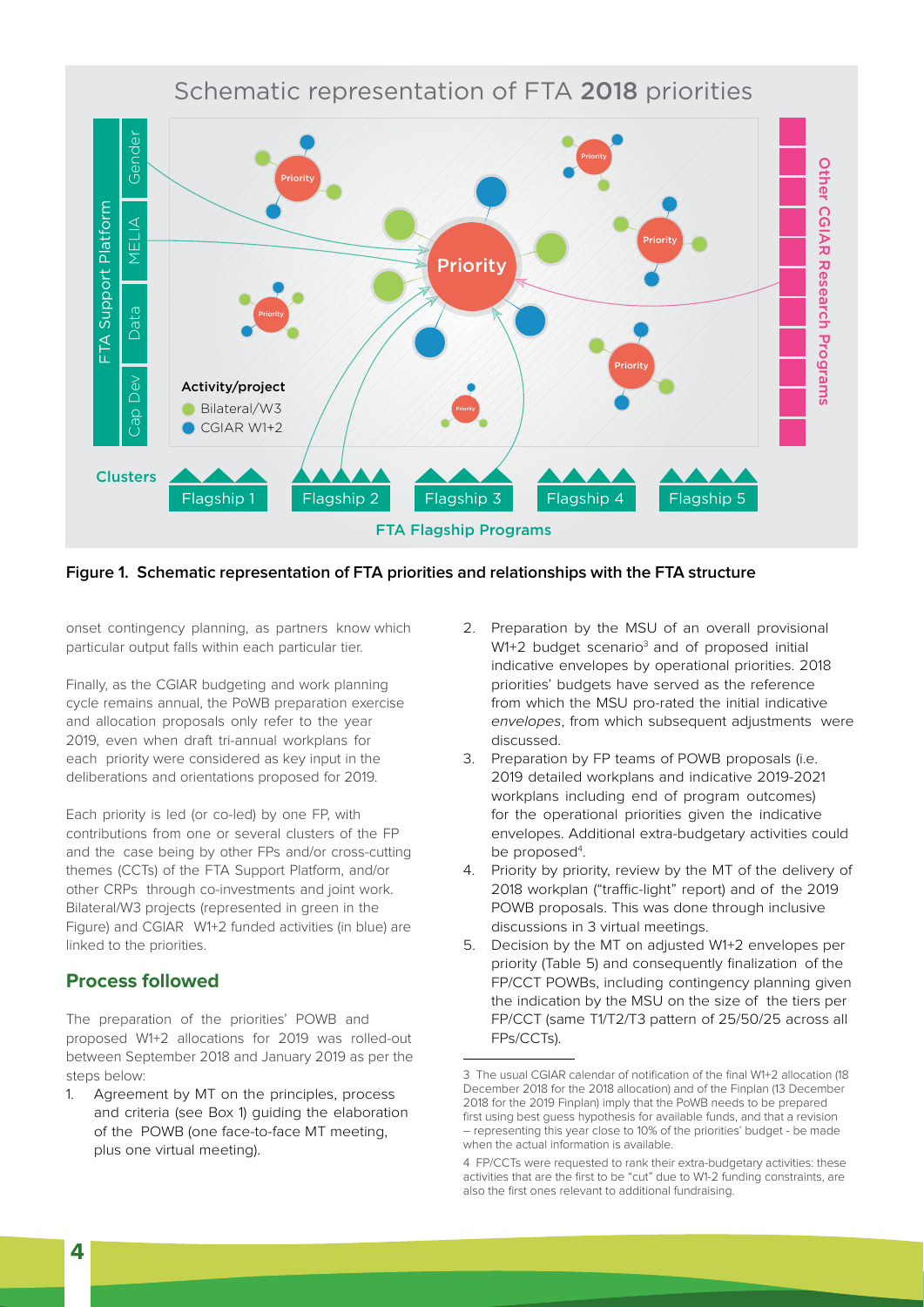- 6. Revision of the POWBs by FPs/CCTs, and of the contingency planning hypothesis, after 18 December when actual funding figures were made available (revision instructions to FP teams provided by the MSU, validation by electronic means).
- 7. Compilation by the MSU, write-up of the draft POWB narrative (CGIAR template).

The detailed POWB, at the level of individual outputs per priority/FP/partner, including the contingency planning scheme, will be subsequently entered into the MARLO system.

Overall, the proposed 2019 allocations to FTA operational priorities (Table 5) to FP and partners (Annex 2) and the FTA POWB (separate document) result from principles agreed upon in the MT, strategic orientations considering 2021 objectives, analysis of the work plans submitted, as well as considering 2018 delivery performance.

# **Results**

The final envelopes per priorities are given in Table 5, with indication of the funding directed to gender within each of them.

Tables in Annex 2 present the allocations per Priority, FP and Partners. The POWB in the CGIAR template is provided as separate document.

# **Proposed way to deal with clearly abandoned Tier 1 and 2 activities in 2018 and implications on 2019 installments**

In case a W1+2 funded activity in 2018 (T1/T2 funds) was undelivered due to abandon or cancelation by a partner, the related W1+2 funds received by the partner in 2018 will be considered as an advance on its 2019 installments and subtracted from the 2019 allocations to the partner. These funds are either redirected to another partner that commits to deliver the originally expected outputs, or returned into the overall 2019 funding pot.

We estimate as of today that these clearly abandoned T1/ T2 activities and related outputs are likely to amount to less than 2% of the 2018 W1+2 budget. This will be fully assessed as part of the finalization of the 2018 progress tracking and reporting exercise.

### **Table 5. Final 2019 W1+2 priority envelopes**

| <b>OPERATIONAL PRIORITY</b>               | No.             | 2018<br>Envelope | 2019<br>Envelope | Of which Gender<br>$CCT$ (*) |
|-------------------------------------------|-----------------|------------------|------------------|------------------------------|
| Restoration                               |                 | 1,033,105        | 1,005,000        | 140,000                      |
| Plantations                               | $\overline{2}$  | 879,500          | 830,000          | 10,000                       |
| Nutrition and food security               | 3               | 313,500          | 325,000          | 25,000                       |
| Biodiversity                              | 4               | 282,456          | 355,000          | 80,000                       |
| <b>NDCs</b>                               | 5               | 530,000          | 475,000          | 20,000                       |
| Bioenergy                                 | 6               | 40,000           | 185,000          |                              |
| Blue carbon/peatlands                     | 7               | 180,000          | 175,000          |                              |
| Climate Change Adaptation                 | 8               | 269,506          | 260,000          | 25,000                       |
| Landscape Governance                      | 9               | 291,400          | 260,000          | 25,000                       |
| Gender                                    | 10 <sup>°</sup> | 269,340          | 325,000          | 325,000                      |
| Silvopastoral Systems                     | 11              | 105,000          | 120,000          |                              |
| Market-based agroforestry                 | 12              | 369,512          | 355,000          | 10,000                       |
| Farm-forest policy interface              | 13              | 250,000          | 235,000          |                              |
| Agroecology                               | 14              | 90,000           | 85,000           |                              |
| Livelihood trajectories                   | 15              | 208,718          | 250,000          | 70,000                       |
| Inclusive finance and business models     | 16              | 413,046          | 400,000          | 20,000                       |
| Finance for sustainable landscapes        | 17              | 234,500          | 185,000          |                              |
| Commitments to zero deforestation         | 18              | 329,818          | 325,000          | 5,000                        |
| Orphan crops                              | 19              | 207,500          | 250,000          |                              |
| Sustainable supply (certification, FLEGT) | 20              | 132,000          | 110,000          |                              |
| Quality of FTA research for development   | 21              | 401,392          | 375,000          |                              |
| Sentinel Landscapes                       | 22              | 75,000           | 75,000           |                              |
| Foresight                                 | 23              |                  | $\Omega$         |                              |
| <b>Total priorities</b>                   |                 | 6,905,293        | 6,960,000        | 755,000                      |

(\*) The absence, within a priority envelope in that table, of a specific targeted funding to the gender team (gender CCT) does not mean an absence of gender consideration within that priority, let alone as it is covered by bilateral/W3 projects. The gender priority (#10) will support all FTA's priorities, for instance for gender analysis and integration in proposals and projects, as well as to make sure they develop tools and knowledge products that properly include gender and youth dimensions.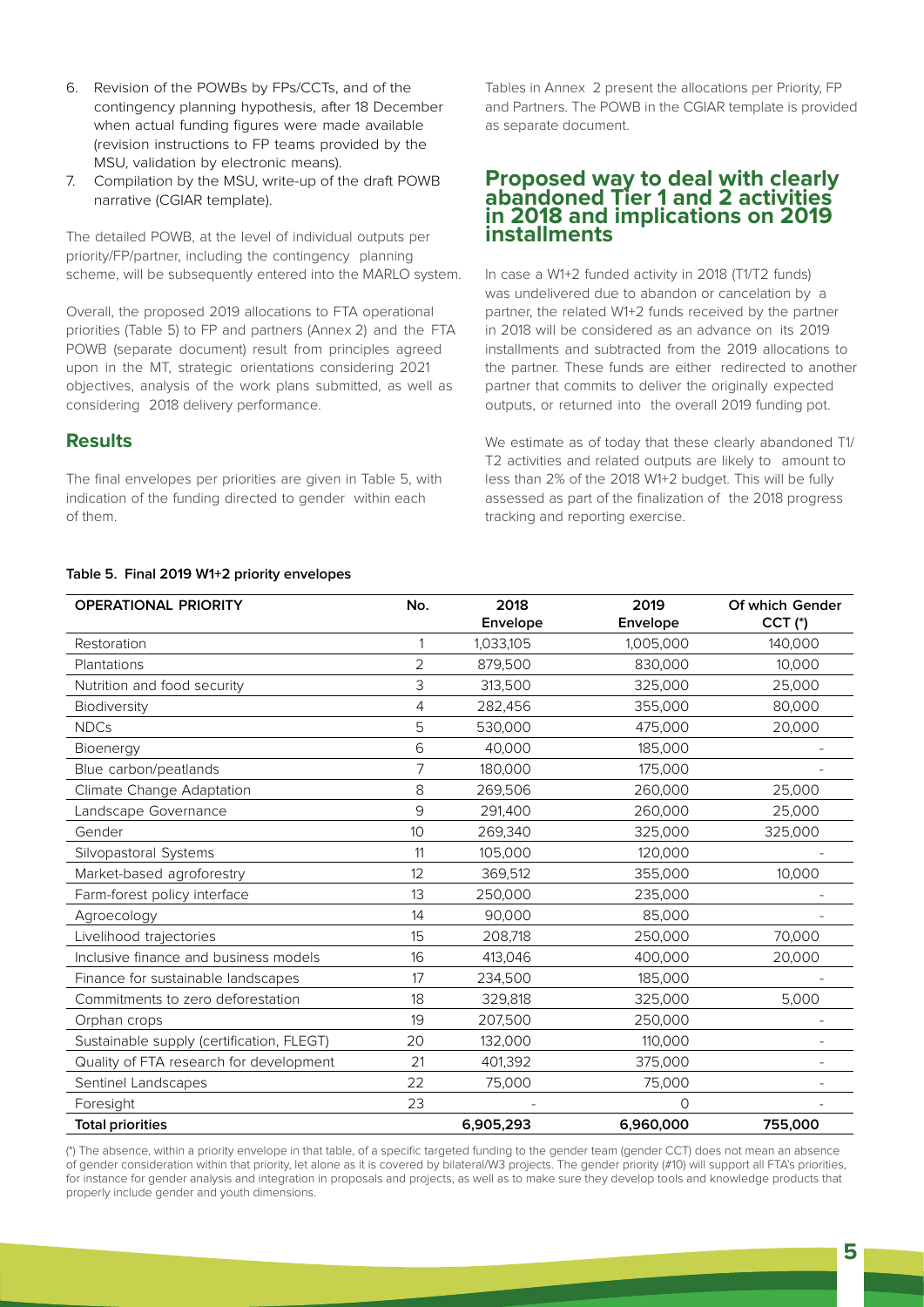# **Annex 1. Criteria for W1+2 prioritization and adjustments**

Compulsory criteria (Quality of research for development):

- **1. Relevance:** The proposed work is aligned to the priorities of the CRP as defined in the priority setting process. It addresses one/several key research gap as identified in the priority setting process. The proposed work targets one or several specific development demand(s) or goal(s) fulfilling stakeholder's needs
- **2. Scientific credibility**: The proposed work clearly explains the scientific rationale, research question(s) and methods, giving confidence that research findings will be novel, robust and scientifically trustworthy.
- **3. Legitimacy:** The proposed work clearly explains how the work will take account of and reflect stakeholders' perspectives and values. Research is done in contact with beneficiaries and stakeholders are involved from the framing of questions to the design of research and solutions.
- **4. Comparative advantage:** The partner has a comparative advantage in undertaking the work proposal, with available internal competencies. Data is available and the proposed work appropriately leverages and builds upon on previous work etc.

Prioritization criteria for W1+2

- **5. Effectiveness and contribution to impact**: The proposed work contributes to FTA ToC in a catalytic way. The work is deliberately and convincingly positioned to contribute to significant outcomes, with high potential to contribute to development objectives and impact.
- **6. Contribution to IPGs:** The proposed work has high potential to develop methods and/or new knowledge that will have international public goods value.
- **7. Strategic value**: The proposed work has high potential to add value at the FTA Program-level and contributes to strategically orient research, including bilaterally funded work, to help realize the FTA ToC.
- **8. Program growth**: The proposed work has high potential to contribute to the growth of FTA through developing and strengthening partnerships, generating additional program development opportunities.
- **9. Vertical, horizontal and/or temporal Integration**. The proposed work (i) feeds or has potential to feed into other flagships and research areas and for bringing coherence in methodological approaches, such as enabling the creation of extrapolation domains; and/or (ii) promotes continuity of action along the research to development continuum in FTA's impact pathways; and/or (iii) contains programmatic learning, extends projects' scientific and development relevance beyond their completion.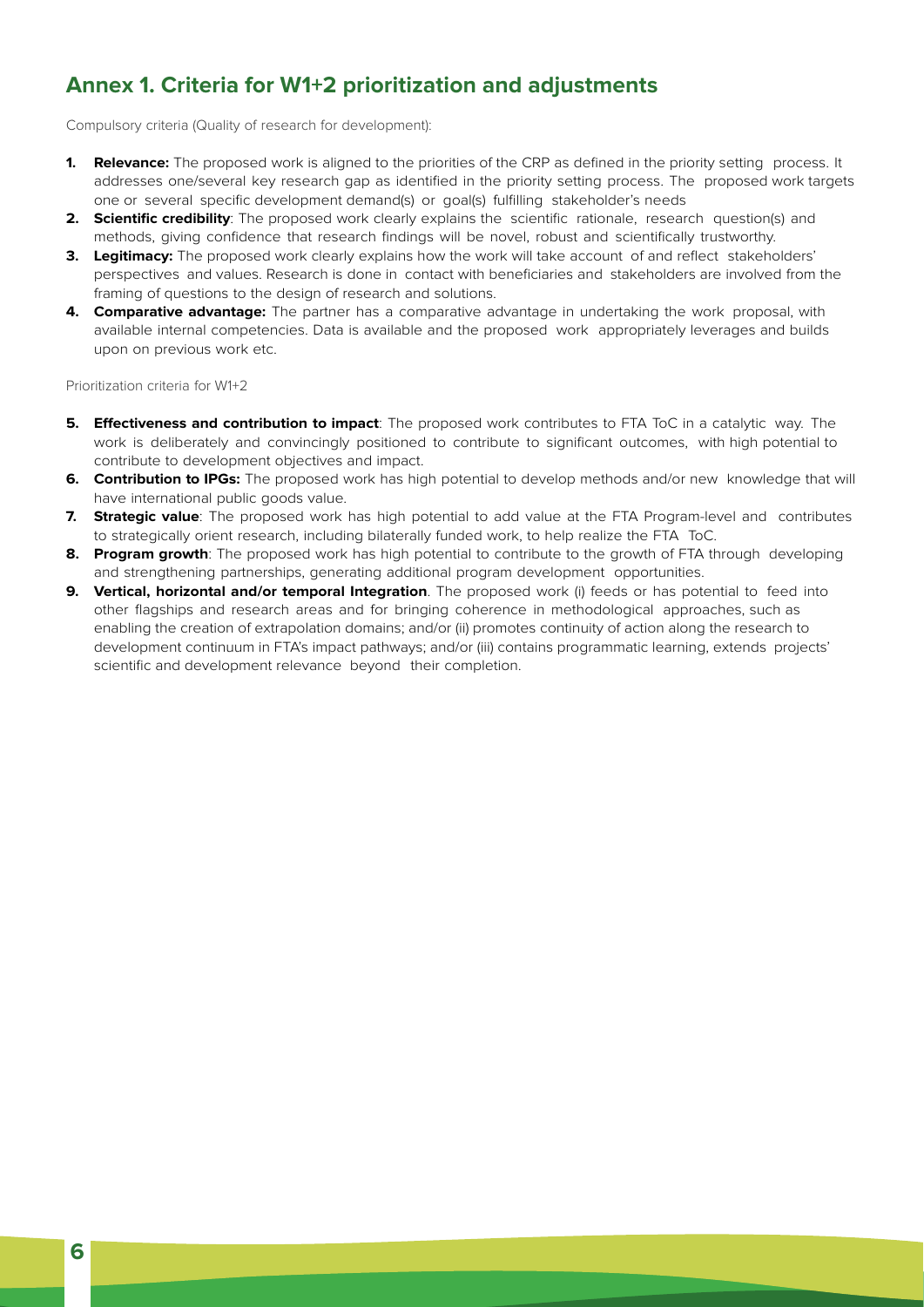# **Annex 2 W1+2 Allocations for the POWB 2019 (USD)**

NB 1: in the following tables, contrarily to the CGIAR practice which aligns to US ways of doing, the thousand separator is a. (the reason being I did not manage to change it in my version of Excel).

**NB 2: the amounts for the bilateral projects/W3 are provisional**. They are "as received" by the lead center from partners. The ongoing review of the new projects by the MT may lead to marginal changes in the amounts indicated as bilateral/W3 in Table 7 and 8. These funds only refer to signed contributions at the date of 1<sup>st</sup> January 2019, and to budgets for the year 2019 (not the entire duration of the project).

| Priority        | <b>Budget</b> | FP <sub>1</sub> | FP <sub>2</sub> | FP3       | FP4       | FP <sub>5</sub> | <b>Melia</b> | Gender  |
|-----------------|---------------|-----------------|-----------------|-----------|-----------|-----------------|--------------|---------|
| PR <sub>1</sub> | 1.005.000     | 410.000         |                 |           | 455.000   |                 |              | 140.000 |
| PR <sub>2</sub> | 832.000       |                 | 300.000         | 300.000   | 220.000   |                 |              | 12.000  |
| PR <sub>3</sub> | 330.000       | 163,000         |                 |           | 137.000   |                 |              | 30.000  |
| PR4             | 345.000       | 275.000         |                 |           |           |                 |              | 70.000  |
| PR <sub>5</sub> | 488.500       |                 |                 |           |           | 468.500         |              | 20.000  |
| PR <sub>6</sub> | 192.000       |                 |                 |           |           | 192,000         |              |         |
| PR7             | 140.000       |                 |                 |           |           | 140.000         |              |         |
| PR <sub>8</sub> | 269.500       |                 |                 |           |           | 249.500         |              | 20.000  |
| PR <sub>9</sub> | 273.150       |                 |                 |           | 235.000   |                 |              | 38.150  |
| <b>PR10</b>     | 345.250       |                 |                 |           |           |                 |              | 345.250 |
| <b>PR11</b>     | 120.000       |                 | 120.000         |           |           |                 |              |         |
| <b>PR12</b>     | 355.000       |                 | 345.000         |           |           |                 |              | 10.000  |
| <b>PR13</b>     | 235.000       |                 | 235.000         |           |           |                 |              |         |
| <b>PR14</b>     | 85.000        |                 | 85,000          |           |           |                 |              |         |
| <b>PR15</b>     | 228.600       |                 | 180.000         |           |           |                 |              | 48.600  |
| <b>PR16</b>     | 395.000       |                 |                 | 380.000   |           |                 |              | 15.000  |
| <b>PR17</b>     | 185.000       |                 |                 | 185.000   |           |                 |              |         |
| <b>PR18</b>     | 326.000       |                 |                 | 320.000   |           |                 |              | 6.000   |
| <b>PR19</b>     | 250.000       | 250.000         |                 |           |           |                 |              |         |
| <b>PR 20</b>    | 110.000       |                 |                 | 110,000   |           |                 |              |         |
| <b>PR 21</b>    | 375.000       |                 |                 |           |           |                 | 375.000      |         |
| <b>PR 22</b>    | 75.000        |                 |                 |           | 75.000    |                 |              |         |
| <b>FP</b>       | 1.000.000     | 190.000         | 230.000         | 190.000   | 195.000   | 195.000         |              |         |
| management      |               |                 |                 |           |           |                 |              |         |
| Total           | 7.960.000     | 1.288.000       | 1.495.000       | 1.485.000 | 1.317.000 | 1.245.000       | 375.000      | 755.000 |

## **Table 6. Allocations by priorities**

## **Table 7. Allocations by partners**

| 2019              | Bilat/W3   | $2019 W1+2$ | Tier 1    | Tier 2    | Tier 3    | total POWB |
|-------------------|------------|-------------|-----------|-----------|-----------|------------|
| <b>CIFOR</b>      | 18.902.286 | 4.546.345   | 3.020.045 | 954.300   | 572.000   | 23.448.631 |
| <b>ICRAF</b>      | 29.199.181 | 3.714.500   | 1.508.000 | 1.583.250 | 623.250   | 32.913.681 |
| <b>Bioversity</b> | 1.305.000  | 791.250     | 231.500   | 354.500   | 205.250   | 2.096.250  |
| <b>CIAT</b>       | 1704.000   | 110.000     | 50.000    | 50.000    | 10.000    | 1.814.000  |
| <b>CIRAD</b>      | 1.250.000  | 564.700     | 201750    | 205.700   | 157.250   | 1.814.700  |
| <b>CATIE</b>      | 446,000    | 307.000     | 151.000   | 107.000   | 49.000    | 753.000    |
| <b>INBAR</b>      | 490.000    | 195.000     | 85.000    | 65.000    | 45.000    | 685,000    |
| <b>TROPENBOS</b>  | 4.600.000  | 206.500     | 88.000    | 80.250    | 38.250    | 4.806.500  |
| Total             | 57.896.467 | 10.435.295  | 5.335.295 | 3.400.000 | 1.700.000 | 68.331.762 |